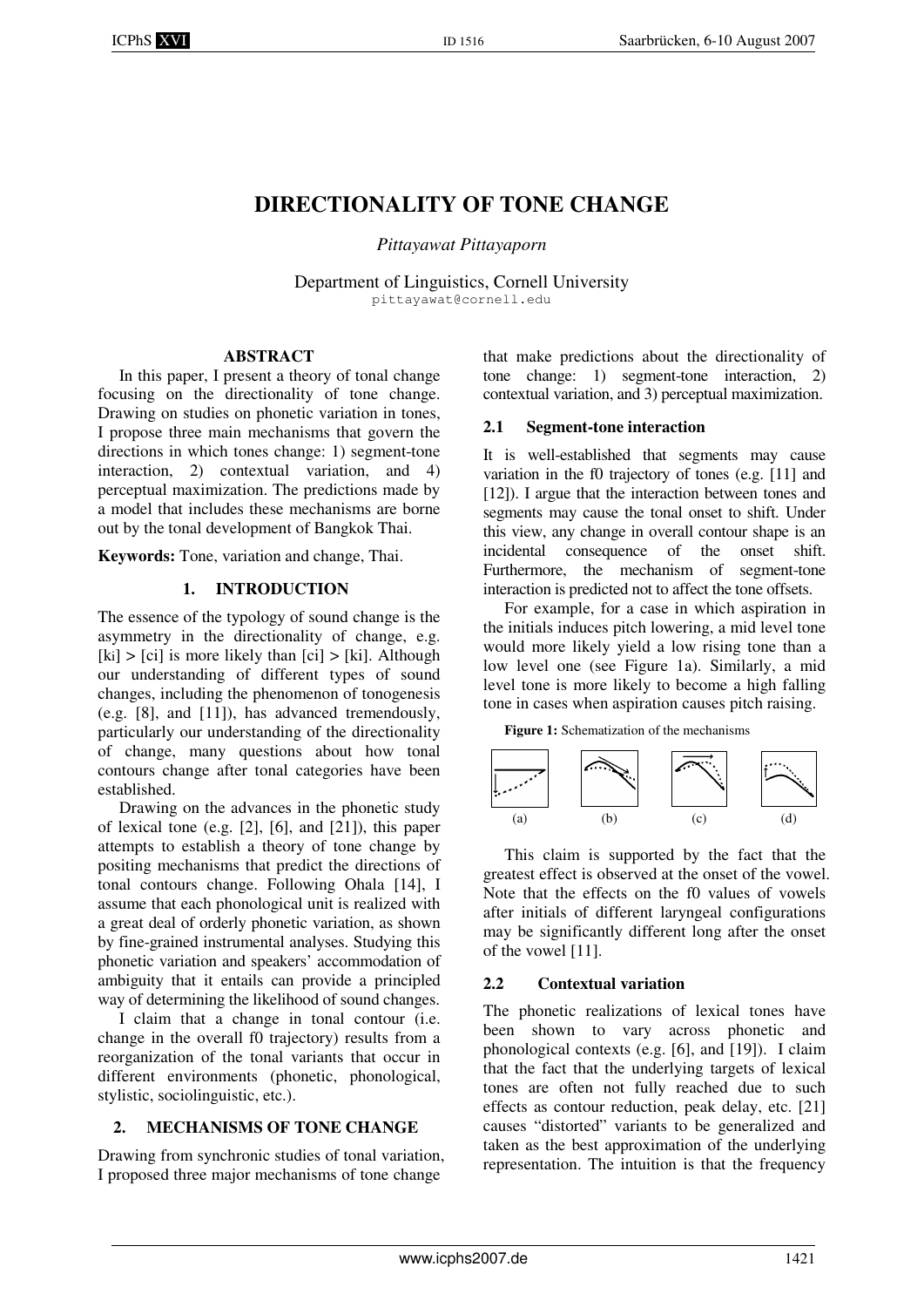of contextually-affected contours is greater than that of "ideal" contours.

#### *2.2.1 Contour reduction*

Dynamic tones are realized with reduced contours when the relevant syllables are in nonfinal positions. I claim that the mechanism of contour reduction only targets the contour shape and leaves the tonal onset intact. A change due to contour reduction can therefore be viewed as a change from a dynamic tone to a static tone without modification of the tonal onset. For example, a change from high falling tone to high level tone is more likely than a change in the opposite direction (see Figure 1b).

This is supported by the fact that reduced variants show a flatter contour characterized by a smaller amount of f0 excursion, and a less extreme f0 value for the tonal offset. However, in these contours the tonal onset stays in the range expected for the onset of the full contour. Under this view, the less extreme f0 in the tonal offset is a result of the flattening of the contour shape.

# *2.2.2 Peak sliding*

I argue that it is more likely for the peak of a tonal contour to slide rightward than leftward. In such cases of peak sliding, the tonal onset should stay intact but the contour shape should change as a result of the rightward sliding of the peak. For example, a change from a falling tone to a convex tone is more likely than one in the opposite direction (see Figure 1c).

Xu [20] finds that the f0 peak of a Mandarin syllable carrying a high or a rising tones may in fact occur in the following syllable. He argues that because sharp rises take relatively long time to terminate, the f0 turning point may occur somewhat after the syllable boundary in certain environments and in fast speech. As f0 peaks tend to be delayed rather than early, tone peaks have a greater tendency to shift rightward than leftward.

# **3.3 Perceptual maximization**

As avoidance of perceptual confusions between phonologically distinct categories is usually hypothesized to be an important ingredient for successful communication [5], I claim that pitch height and pitch excursion may enhance each others to achieve maximal perceptual contrasts. Specifically, the greater the f0 excursion, the less likely a dynamic tone is to be perceived as static. For example, a change from a mid falling tone to a high falling tone is more likely than one in the opposite direction (see Figure 1d).

This mechanism is based on Flemming's [5] argument that perceptual difficulties are not derived from properties of particular sounds but from constraints on categorization of speech sounds. In addition, Stevens et al. [15] observe that contrastive sounds are often enhanced by redundant features which help listeners to perceive the distinctions. With respect to tones, Yip [22] argues that the existence of dynamic tones allows a great number of contrasts without placing static tones tightly together in the perceptual space (also see [10]). As argued by t'Hart et al. [16], the size of a pitch change must exceed a certain threshold to play a part in communicative functions.

While contour reduction (2.2.1) tends to convert contour into static tones, perceptual maximization works within dynamic tones to heighten peaktrough contrasts. They need not have contradictory effects. If a dynamic tone has different variants that differ in the value of the onset, this mechanism predicts that the variant that shows the greatest f0 excursion is likely to be generalized.

# **3. CASE STUDY : BANGKOK THAI**

Following the first acoustic measurement Thai tones at the beginning of the twentieth century [4], there have continuously been studies on various aspects of the Thai tonal system. The plots in Figure 2 represent four different stages of the Thai tonal system: 1908 [4], 1962 [1], 1979 [3] and 2004 [13].

Figure 2: Thai tonal space in 4 stages



The measurements in the 1908 graph were obtained with the Rousselot apparatus and the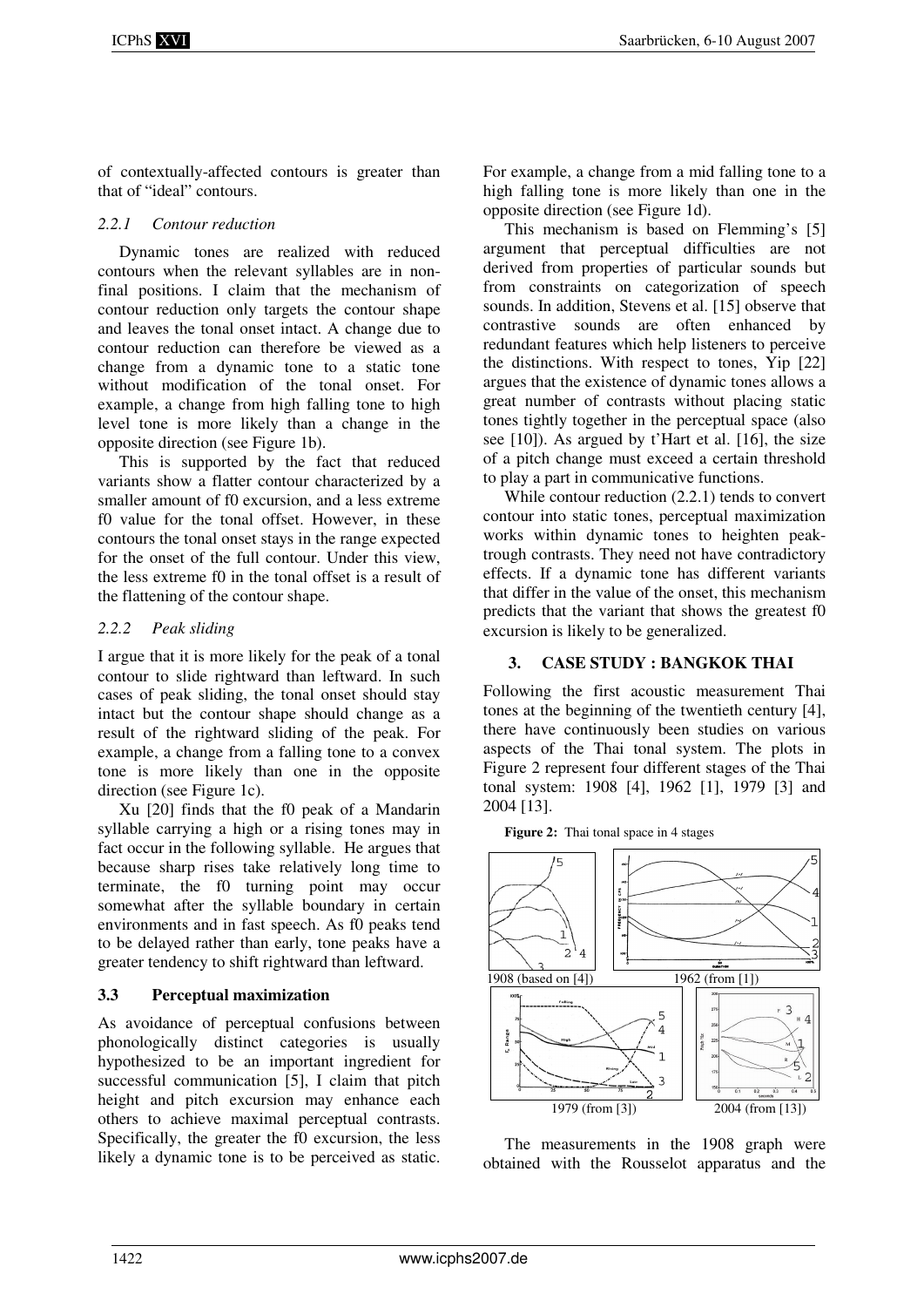levels of pitch represented on the vertical axis were calculated according to the algorithm described in [4]. In contrast, the unit of measurement for pitch in the 1962, 1979, and 2006 graphs is Hz. Another difference among the graphs is the number of speakers. The 1908 data are from the author himself, the 1962 data from one male speaker, the 1979 data from 1 male and 3 female speakers, and the 2006 data were from a female speaker claimed to be representative of Bangkok Thai speakers.

A crucial point is that the graphs all demonstrate phonetic characteristics of Bangkok Thai tones in citation form. Therefore, the graphs can be compared, though with caution, to arrive at a picture of how Thai tones have changed in the past 100 years. In an apparent-time study of the five Thai tones, Theranon [18] finds that tones produced by subjects who over 80 years old are different from those produced by younger speakers. She also shows that the contours of the tones produced by the older speakers resemble those recorded in the 1908 graph.

By comparing the four graphs, I argue that changes in the Thai tonal system support the predictions made by the mechanisms with respect to the directionality of tone change.

#### **3.1 Tone 5 (rising tone)**

While tone 5 in 1908, 1962, and 1979 rose sharply from a low onset to a high offset, that in 2006 starts in the bottom of the range, stays low, and then ends only with a mid offset. That is, the contour shape has become flattened and the offset less extreme. Such a change is predicted by the mechanism of contour reduction (see 2.2.1). A more detailed account of this change is proposed in [23].

**Figure 3:** Schematization of tone changes in Thai



# **3.2 Tone 3 (falling tone)**

Tone 3 has experienced two major changes. It was realized as a mid falling tone in 1908 but as a high falling tone in 1962. That is, its onset was raised from mid to high but the overall contour shape stayed roughly the same but with a greater f0 excursion. Such change is predicted by the mechanism of perceptual maximization (see 2.1). Note that this change was possible only after the original tone 4 had lost its characteristic sharp fall, in accordance with the Dispersion Theory [5]. Theranon [18] shows that tone 3 produced by older speakers is higher than that shown in the 1908 graph. One possibility is that tone 3 in the 1908 graph has a lower onset because the subject may not have been a native speaker of Thai.

The second change only became noticeable between 1979 and 2004. While the tone has remained a high falling tone, its peak has shifted from the beginning to the middle of the rime. This rightward shift of the f0 peak is predicted by the mechanism of peak sliding (see 2.2.2).

# **3.3 Tone 4 (high tones)**

Tone 4 has changed dramatically since 1908, when it was realized as a high falling tone with flat f0 peak in the middle of the rime. This process has been described in [17]. By 1962, the contour was relatively flat and the peak was realized later in the rime, resulting in an overall rising contour shape. This is an instance of contour reduction (2.2.1). As documented by Daniel Jones in 1918, tone 4 was realized as high level when on a short vowel ending in stops in contrast to a full high falling tone [9]. This positional variation seems to have been the source of the change, i.e. the variant found in stop-final syllables has been generalized.

In the graph from 1979, the high tone started in the higher part of the mid region, slowly fell in the first half of the rime, and then rose sharply in the second half. Since the onset and the offset of the tone remained the same as before, it was only the contour shape that was targeted by the change. Therefore, this is a case of perceptual maximization, where the rise of the tone is enhanced by the lowering of the first half of the tone to create a greater f0 excursion. Note that tone 4 has now lowered its onset to the true mid region, losing the valley in the first part of the rime. This minor change probably involves reanalyzing the initial fall as a co-articulatory effect.

# **3.4 Tone split**

The five-tone system of Bangkok Thai developed from an earlier system that only had three tones in non-obstruent-final syllables: \*A, \*B and \*C . By arranging the five tones of Bangkok Thai as recorded in 1908 in the format of Gedney's tone box [7], changes from the original three-tone system to the modern system are revealed.